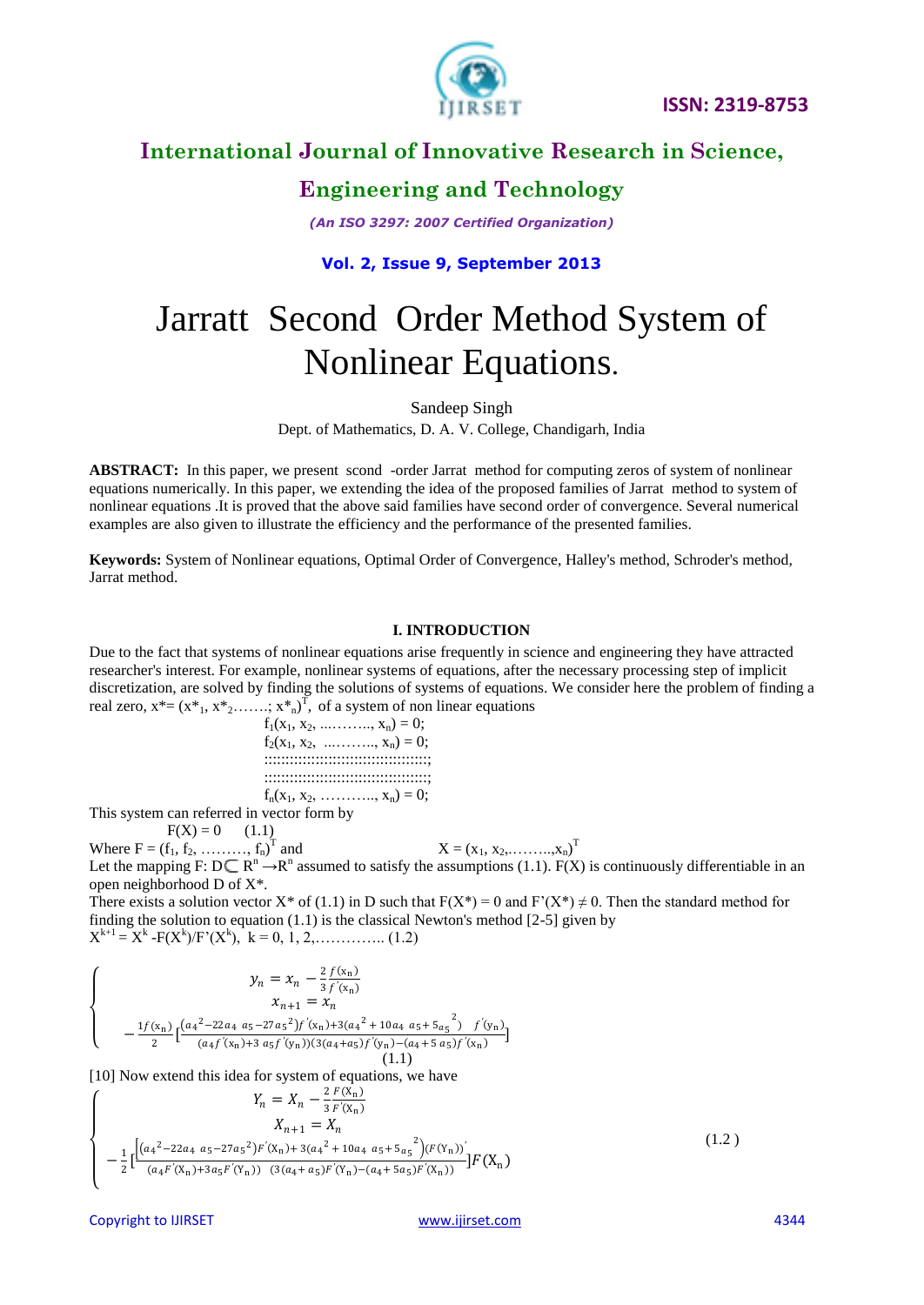

# **Engineering and Technology**

*(An ISO 3297: 2007 Certified Organization)*

### **Vol. 2, Issue 9, September 2013**

#### II COVNERGENCE ANALYSES

We shall present the mathematical proof for the order of convergence of formula  $(1.2)$ .

**Lemma 1**: Let  $D \subseteq R^n \to R^n$  be P-times Frechet differentiable in a convex set  $D \subseteq R^n$  then for any X, H  $\epsilon R^n$ , the *following expression holds:*

 $F(X+H) = F(X) + F'(X) H + 1/2! \quad F''(X) H^2 + 1/3! \quad F'''(X) H^3 + \dots + 1/(p-1)! F^{p-1}(X) H^{p-1} + R_p.$  (2.1)

Where

 $||R_p|| \le 1/p!$  sup  $||Fp(X + tH)|| ||H||^p$ ,

 $0 \leq t \leq 1$ and  $Hp = (h, h, \ldots, h, \ldots, h).$ 

Now we analyze the behavior of (1.2 ) through the following theorem:

**Theorem 2.1**. Let  $D \subseteq R^n \to R^n$  be four times Frecht differentiable in a convex set D containing the root r of  $F(x) =$ 0. Then, the sequence  $x_k$ ,  $k \leq 0$  ( $x^0$   $\in$  D) obtained by using the iterative expression of method (1.2) converges to r with *convergence order second if*  $a_4 \neq 3a_5$  *or*  $a_4 \neq 3a_5$ *.* 

Proof: The Taylor's expansion (3.1) for F(x) about x<sup>k</sup> is  
\n
$$
F(x) = F(x^k) + F'(x^k)(x-x^k)^2 + 1/2! F''(x^k)(x-x^k)^2 + 1/3! F'''(x^k)(x-x^k)^3 + 1/4! Fiv(x^k)(x-x^k)^4 + O(||x-x^k||^5). (2.2)\nLet  $e^k = x^k - r$ . Then, setting  $x = r$  and using  $F(r) = 0$  in (2.2), we obtain  
\n $F(x^k) = F'(x^k)e^k - 1/2! F''(x^k)(e^k)^2 + 1/3! F''(x^k)(e^k)^3 - 1/4! F''(x^k)(e^k)^4 + O(||e^k||^5). (2.3)\n $F'(x^k)^T(x^k) = e^k - 1/2! F'(x^k)^T F''(x^k)(e^k)^2 + 1/3! F'(x^k)^{-1}F'''(x^k)(e^k)^3 - 1/4! F'(x^k)(e^k)^4 + O(||e^k||^5). (2.4)\nNow from (1.2), we yields\n $y^k - x^k = -e^k + 1/2! F'(x^k)^{-1}F''(x^k)(e^k)^2 + (||(e^k)||)^4, (2.6)\n $(y^k - x^k)^2 = (e^k)^2 - F'(x^k)^{-1}F''(x^k)(e^k)^3 + (||(e^k)||^4, (2.6)\n $(y^k - x^k)^2 = (e^k)^2 - F'(x^k)^{-1}F''(x^k)(e^k)^3 + (||(e^k)||^4, (2.6)\n $(y^k - x^k)^2 = (e^k)^2 + (||(e^k)||)^4$ , (2.6)  
\n $(y^k - x^k)^2 = (e^k)^2 + (||(e^k)||)^4$ , (2.7)  
\nHere  $e^m = (e, \dots, m, \dots, e)$ ,  $e \in R^n$ .  
\nTaylor's expansion of  $F(y^k)$  about x<sup>k</sup> is,  
\n $F(y^k) = F(x^k) - F'(x^k)e^k + F''(x^k)(e^k)^2 - [1/3F'''(x^k)(e^k)^2 + 1/$$$$$$
$$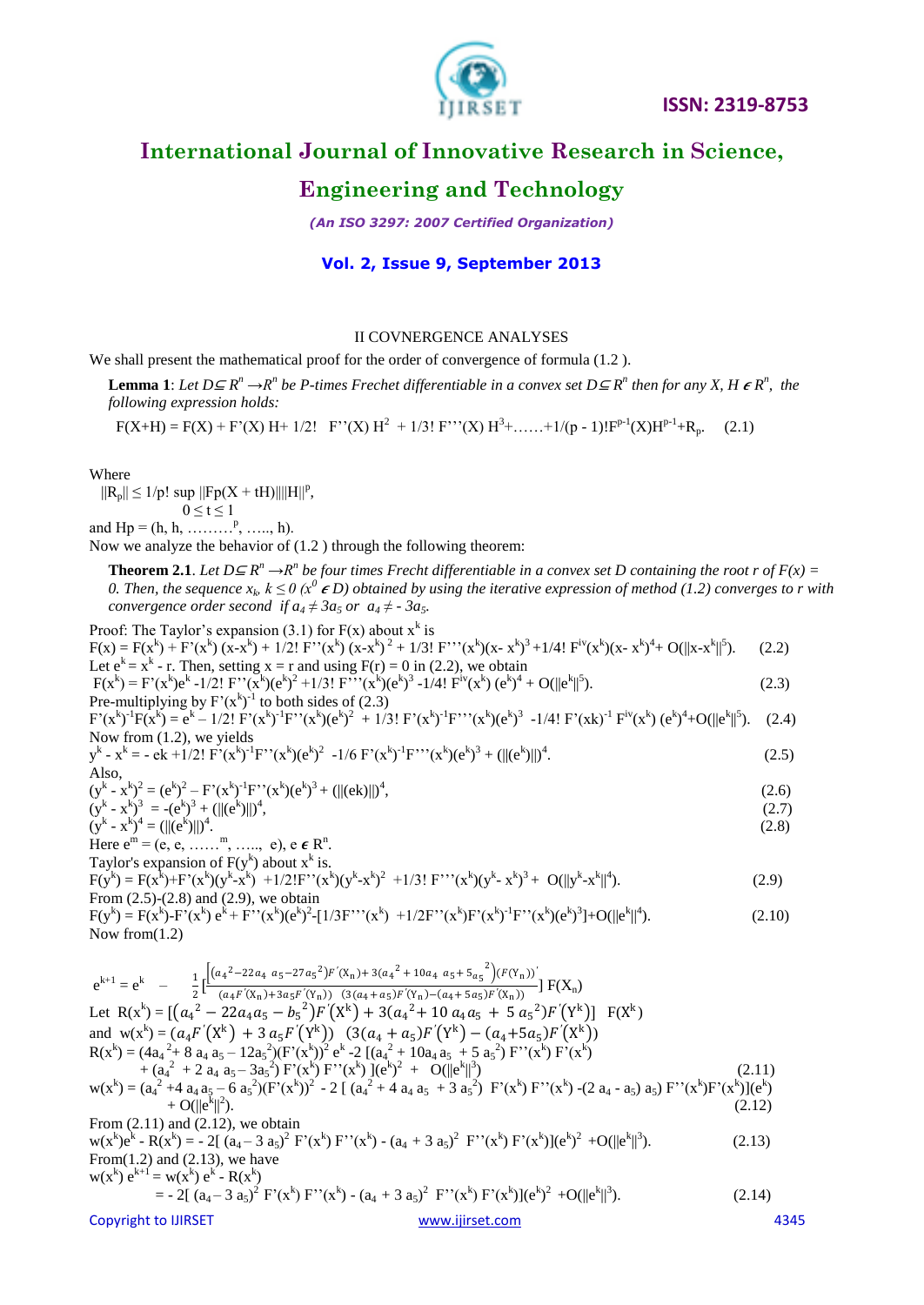

### **Engineering and Technology**

*(An ISO 3297: 2007 Certified Organization)*

#### **Vol. 2, Issue 9, September 2013**

From the above equation it is clear that (1.2) is second order convergence if  $a_4 \neq 3a_5$  or  $a_4 \neq -3a_5$ . Special cases of formula (1.2):

(a) For  $a_4 = 5$  and  $a_5 = 1$ , family (1.2) read as:

$$
\begin{cases}\n y_n = x_n - \frac{2}{3} \frac{f(x_n)}{f'(x_n)} \\
 x_{n+1} = x_n \\
 -\left[\frac{4\left[7F'(X_n) - 15F'(Y_n)\right]}{\left(5F'(X_n) - 9F'(Y_n)\right)\left(5F'(X_n) + 3F'(Y_n)\right]}\right] F(X_n)\n\end{cases}
$$
\n(2.15)

This is a new second -order method and satisfies the following error equation  $w(x^k) e^{k+1}$ 

 $= -2 [4 \ F'(x^k) F''(x^k) + 64 \ F''(x^k) \ F'(x^k)] (e^k)^2 + O(||e^k||^3).$ (b) For  $a_4 = 1$  and  $a_5 = -2$ , family (1.2) read as:  $\overline{\mathcal{L}}$  $\overline{1}$  $\overline{1}$  $\overline{1}$  $y_n = x_n - \frac{2}{3}$ 3  $f(x_n)$  $\frac{x_n}{x_{n+1}} = \frac{3 f'(x_n)}{x_n}$  $-\frac{1}{2}$  $\frac{1}{2} \left[ \frac{[-21F'(X_n) + F'(Y_n)]}{(F'(X_n) + EF'(X_n))} \right]$  $\frac{1-2iF(\lambda_n)+F(\lambda_n)}{F'(\lambda_n)-6F'(\lambda_n)}F(X_n)$ (2.16)

This is a new second -order method and satisfies the following error equation  $w(x^k) e^{k+1}$  $= -2 [49 F'(x^k) F''(x^k) - 25 F''(x^k) F'(x^k)] (e^k)^2 + O(||e^k||^5).$ 

#### **III. NUMERICAL RESULTS**

In this section, we shall check the performance of the present formula  $JS1(2:15)$  and  $JS2(2:16)$  the comparison is carried out with Newton's method and with HM and CM [8]. A mat lab program has been written to implement these methods. We use the following stopping criteria for computer programs:

1.  $\boldsymbol{\epsilon} = e^{-10}$ .

2.  $|F(X_n)| < \epsilon$ 

For every method, we analyze the number of iterations needed to converge to the required solution. The numerical results are reported in the Table 1.

We consider the following problems for a system of nonlinear equations.

Problem (a)

|             | $x_1^2 - 2x_1 - x_2 + 0.5 = 0$<br>$x_1^2 + 4x_2^2 - 4 = 0$ |
|-------------|------------------------------------------------------------|
| Problem (b) | $x_1^2 + x_2^2 - 1 = 0$<br>$x_1^2 - x_2^2 + 0.5 = 0$       |

Problem (c)

 $x_2 x_3 + x_4 (x_2 + x_3) = 0$  $x_1 x_3 + x_4 (x_1 + x_3) = 0$  $x_2 x_1 + x_4 (x_2 + x_1) = 0$  $x_1 x_2 + x_1 x_3 + x_2 x_3 - 1 = 0$ Problem (d) e de la contradición de la contradición de la contradición de la contradición de la contradición de la contradición de la contradición de la contradición de la contradición de la contradición de la contradición de la contr  $e^{x1} + x_1 x_2 - x_2 - 0.5 = 0$  $sin(x_1 x_2) + x_1 + x_2 - 1 = 0$ 

Copyright to IJIRSET [www.ijirset.com](http://www.ijirset.com/) 4346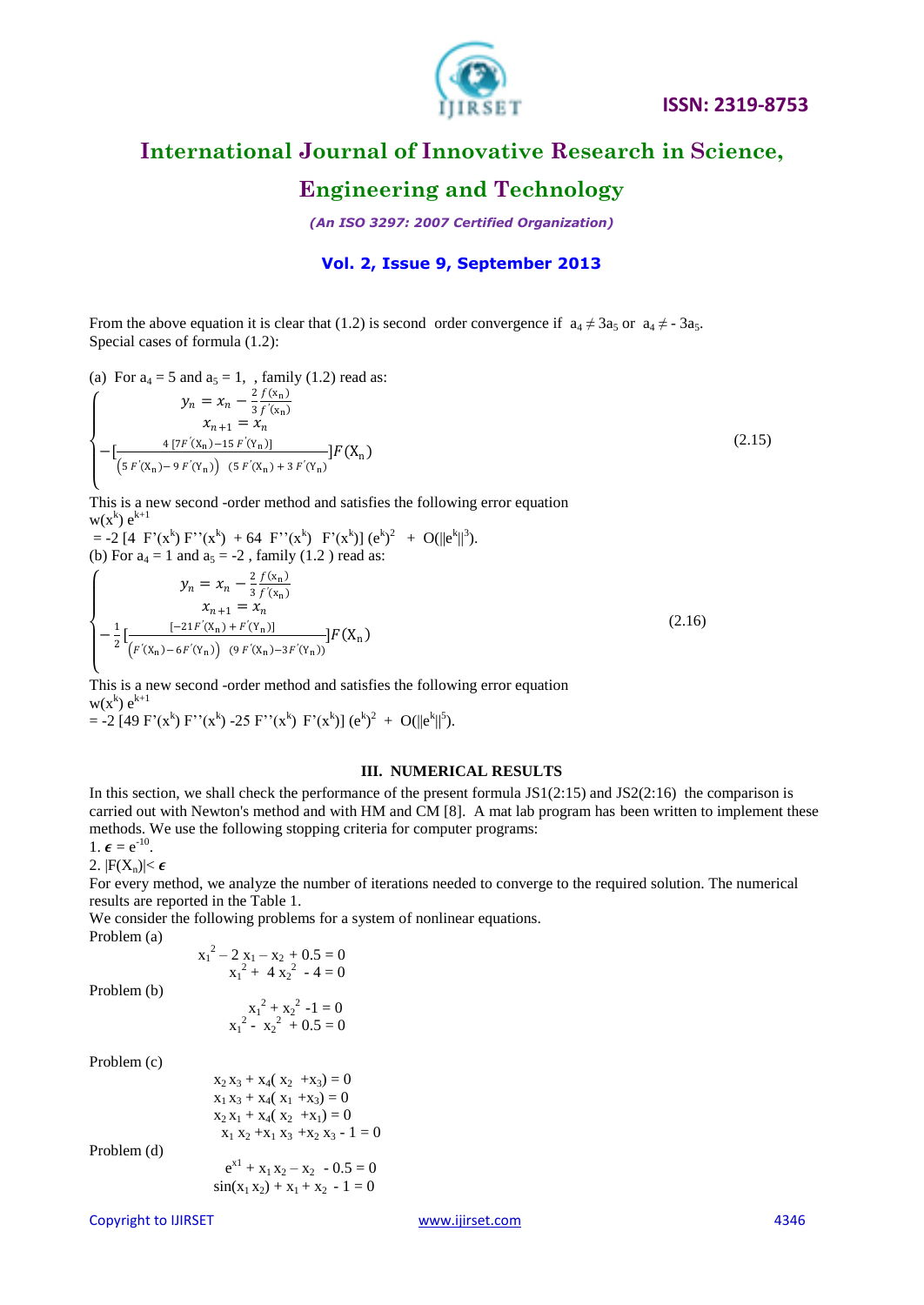

# **Engineering and Technology**

*(An ISO 3297: 2007 Certified Organization)*

### **Vol. 2, Issue 9, September 2013**

| Problem (e)                 |                                                                                              |  |
|-----------------------------|----------------------------------------------------------------------------------------------|--|
|                             |                                                                                              |  |
|                             | $x_1 + 2 x_2 - 3 = 0$<br>$2x_1^2 + x_2^2 - 5 = 0$                                            |  |
|                             |                                                                                              |  |
| Problem (f)                 |                                                                                              |  |
|                             | $x_1 + e^{x} - cos(x_2) = 0$                                                                 |  |
|                             | $3x_1 - x_2 - \sin(x_2) = 0$                                                                 |  |
| Problem $(g)$               |                                                                                              |  |
|                             | $x_1^2 + x_2^2 + x_3^2 - 9 = 0$                                                              |  |
|                             | $x_1 x_2 x_3 - 1 = 0$                                                                        |  |
|                             | $x_1 + x_2 - x_3^2 = 0$                                                                      |  |
| Solution (a)                |                                                                                              |  |
|                             | $r = (1.9006767263670658, 0.31121856541929427)^T$                                            |  |
| Solution (b)                |                                                                                              |  |
|                             | $r = (0.500000000000000000, 0.8660254378443865)^T$                                           |  |
|                             | $s = (-0.500000000000000, -0.8660254378443865)^T$                                            |  |
| Solution (c)                | $r = (0.57735026918962576, 0.57735026918962576, 0.57735026918962576, -0.2886751459481288)^T$ |  |
|                             | $s = (0.57735026918962576, 0.57735026918962576, 0.57735026918962576, -0.2886751459481288)^T$ |  |
|                             |                                                                                              |  |
| Solution (d) $r = (0, 1)^T$ |                                                                                              |  |
| Solution (e)                |                                                                                              |  |
|                             | $r = (1.4880338717125849, 0.75598306414370757)^T$                                            |  |
| Solution (f)                |                                                                                              |  |
| $r = (0, 0)^T$              |                                                                                              |  |
| Solution $(g)$              |                                                                                              |  |
|                             | $r = (2.2242448288477843, 0.28388497407293814, 1.58370776128252723)^T$                       |  |
|                             | $s = (0.28388497407293814, 2.2242448288477843, 1.58370776128252723)^T$                       |  |
|                             |                                                                                              |  |

| F(X) | X                          | <b>NM</b> | HM | <b>CM</b> | JS1 | JS <sub>2</sub> |
|------|----------------------------|-----------|----|-----------|-----|-----------------|
| (a)  | $(3,2)^{T}$                | 10        | 7  | 6         | 10  | 4               |
|      | $(1.6, 0)^T$               | 9         | 7  | 6         | 6   | $\overline{2}$  |
| (b)  | $(.7,1.3)^T$               | 9         | 6  | 5         | 3   | 3               |
|      | $(-1,-2)^{T}$              | 9         | 6  | 5         | 3   | 3               |
| (c)  | $(-1, -1, -1, -1)^T$       | 9         | 6  | 5         | 5   | 3               |
|      | $(1, 1, 1, 7)^T$           | 9         | 6  | 5         | 5   | 5               |
| (d)  | $(.7, .9)^T$               | 9         | 6  | 5         | 6   | $\overline{4}$  |
|      | $\overline{(-0.1, 0.2)}^T$ | 9         | 6  | 6         | 3   | 3               |
| (e)  | $(.99, .1)^T$              | 9         | 7  | 6         | 5   | 4               |
|      | $(1.9, 1.4)^T$             | 9         | 7  | 5         | 9   | $\overline{4}$  |
| (f)  | $(1.5, 2)^{T}$             | 10        | 7  | 6         | div | 4               |
|      | $(0.3, .5)^T$              | 9         | 6  | 5         | 5   | 3               |
| (g)  | $(.2, .6, 1.5)^T$          | 9         | 6  | 5         | 5   | 16              |
|      | $(3, .5, 2)^T$             | 9         | 6  | 5         | 3   | 3               |

TABLE 1: Numerical results of problems (a) to (g) using different methods.